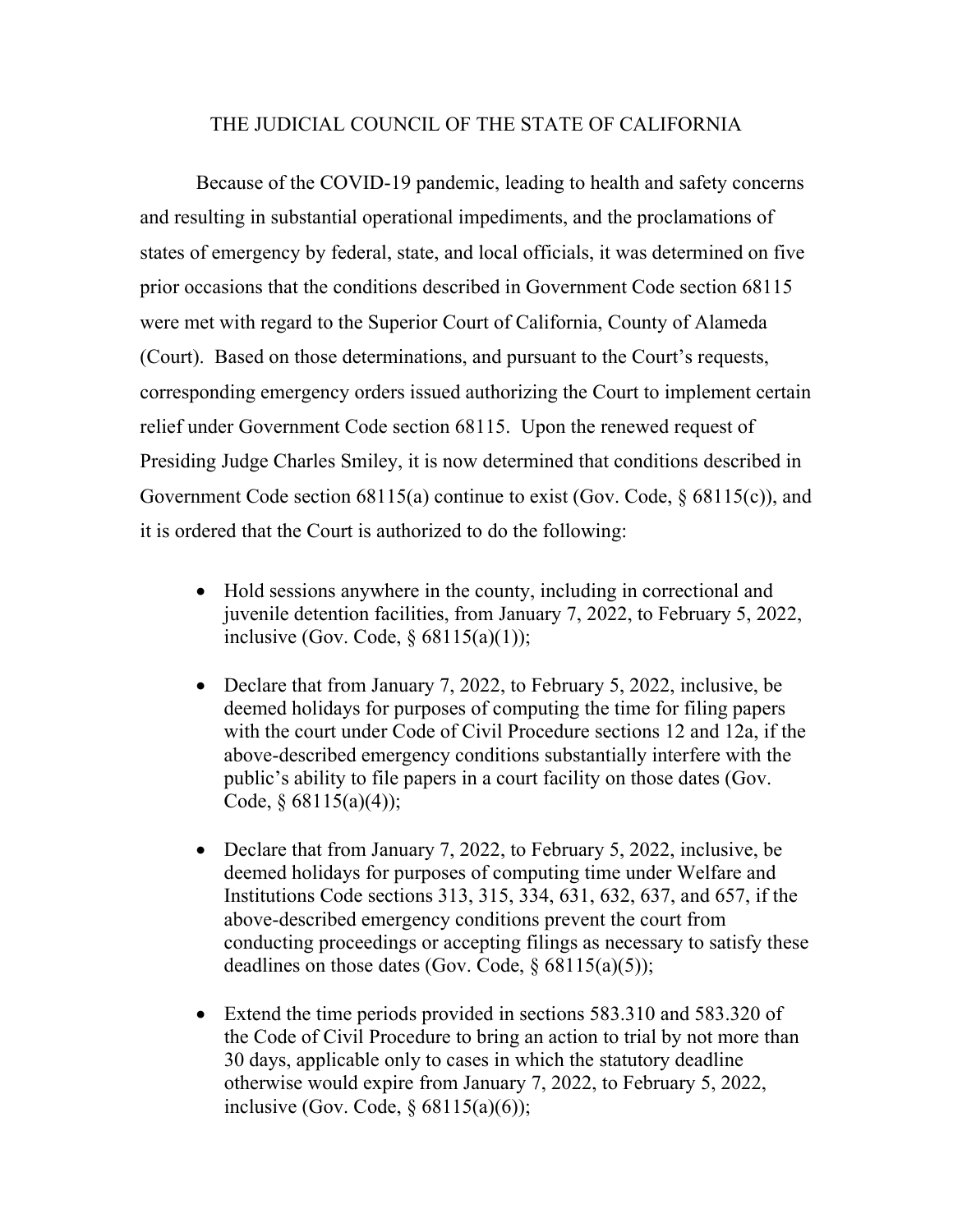- Extend the time period provided in section 825 of the Penal Code within which a defendant charged with a felony offense must be taken before a magistrate from 48 hours to not more than 7 days, applicable only to cases in which the statutory deadline otherwise would expire from January 7, 2022, to February 5, 2022, inclusive (Gov. Code,  $§$  68115(a)(8));
- Extend the time period provided in section 1382 of the Penal Code for the holding of a criminal trial by not more than 30 days, applicable only to cases in which the statutory deadline otherwise would expire from January 7, 2022, to February 5, 2022, inclusive (Gov. Code,  $§ 68115(a)(10));$
- Extend the time period provided in section 313 of the Welfare and Institutions Code within which a minor taken into custody pending dependency proceedings must be released from custody to not more than seven days, applicable only to minors for whom the statutory deadline otherwise would expire from January 7, 2022, to February 5, 2022, inclusive (Gov. Code, § 68115(a)(11));
- Extend the time period provided in section 315 of the Welfare and Institutions Code within which a minor taken into custody pending dependency proceedings must be given a detention hearing to not more than seven days, applicable only to minors for whom the statutory deadline otherwise would expire from January 7, 2022, to February 5, 2022, inclusive (Gov. Code, § 68115(a)(11));
- Extend the time periods provided in sections 632 and 637 of the Welfare and Institutions Code within which a minor taken into custody pending wardship proceedings and charged with a felony offense must be given a detention hearing or rehearing to not more than seven days, applicable only to minors for whom the statutory deadline otherwise would expire from January 7, 2022, to February 5, 2022, inclusive (Gov. Code,  $§ 68115(a)(11));$
- Extend the time period provided in section 334 of the Welfare and Institutions Code within which a hearing on a juvenile dependency petition must be held by not more than 15 days, applicable only to minors for whom the statutory deadline otherwise would expire from January 7, 2022, to February 5, 2022, inclusive (Gov. Code, § 68115(a)(12)); and